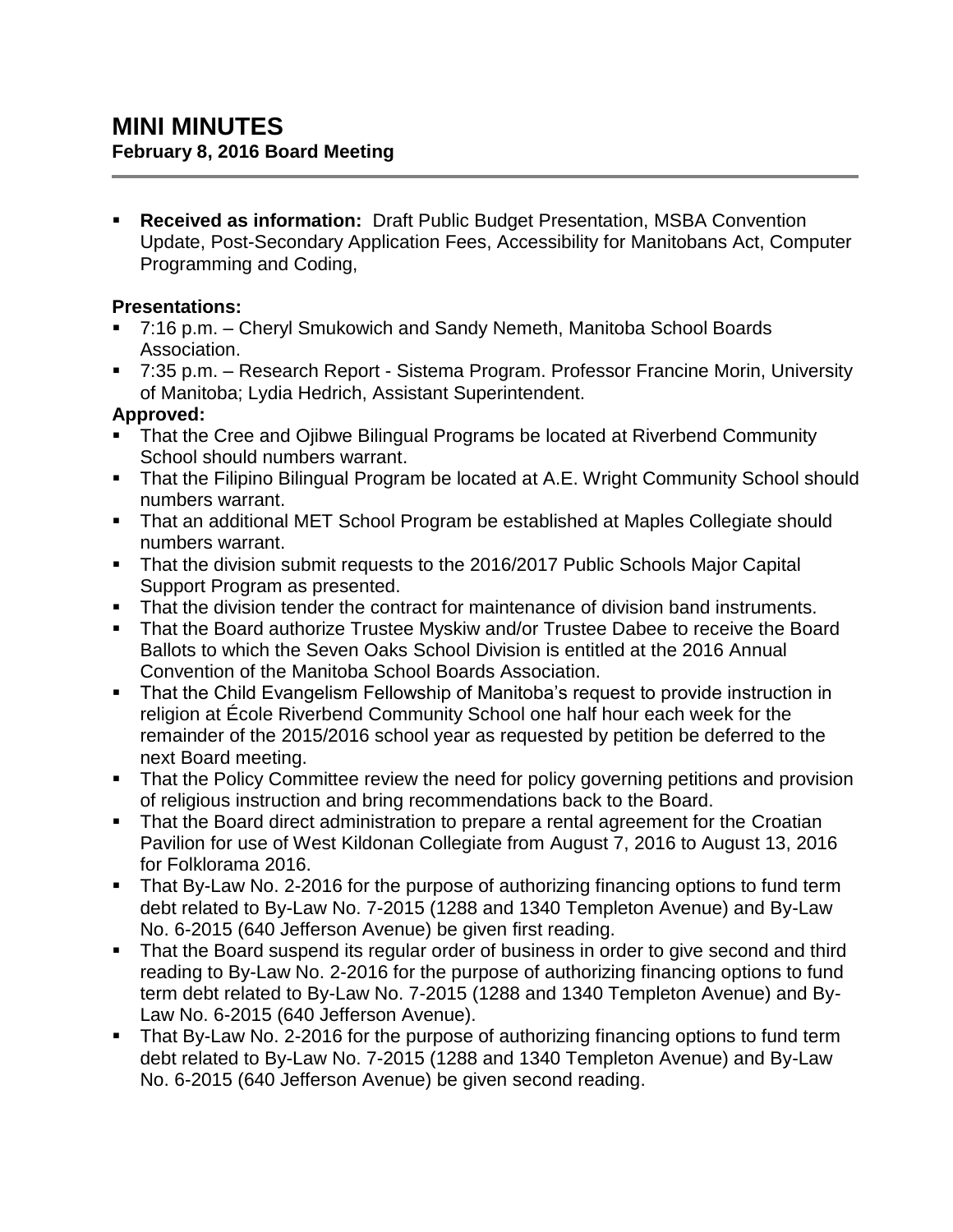- That By-Law No. 2-2016 for the purpose of authorizing financing options to fund term debt related to By-Law No. 7-2015 (1288 and 1340 Templeton Avenue) and By-Law No. 6-2015 (640 Jefferson Avenue) be given third and final reading, be signed and sealed.
- That the Chair of the Board send a letter on behalf of the Board of Trustees to the Honourable Gord Mackintosh thanking him for his service to the community and the Seven Oaks School Division.
- That the Chair of the Board send a letter on behalf of the Board of Trustees to the candidates of the Provincial General Election from the constituencies of Burrows, St. Johns, St. Paul, Kildonan and The Maples requesting their position on equity in school funding.

# **Approved for Payment:**

- Invoice No. 10350 for the R. F. Morrison School Roof Replacement in the amount of \$96,768.00 be paid to Normandeau Roofing Ltd.
- Invoice No. 10280 for the R. F. Morrison School Roof Replacement in the amount of \$103,110.00 be paid to Normandeau Roofing Ltd.
- Certificate of Payment No. 9 for the Elwick School Elevator Project in the amount of \$15,613.30 be paid to Con-Pro Industries Canada Ltd.
- 7.5% Statutory Holdback on Certificate of Payment No. 9 for the Elwick School Elevator Project in the amount of \$1,205.66 be paid to Seven Oaks School Division/Con-Pro-453-Elwick Elevator/Grooming Room.
- Certificate of Payment No. 2 for the Garden City Collegiate Skill Build Project in the amount of \$200,407.78 be paid to Canotech Consultants Ltd.
- 7.5% Statutory Holdback on Certificate of Payment No. 2 for the Garden City Collegiate Skill Build Project in the amount of \$15,475.50 be paid to Seven Oaks School Division/Canotech Consult-459-GCC Skill Build.
- Certificate of Payment No. 10 for the École Rivière-Rouge Project in the amount of \$497,376.21 be paid to Parkwest Projects Ltd.
- 7.5% Statutory Holdback on Certificate of Payment No. 10 for the École Rivière-Rouge Project in the amount of \$38,407.43 be paid to Seven Oaks School Division/Parkwest Projects.
- Invoice No. 15096 for the Met School Project (December 2015 services) in the amount of \$293.28 be paid to Number Ten Architectural Group.
- **IDED** Invoice No. 558 for the Elwick School Elevator Project (elevator consulting-final inspection complete) in the amount of \$2,310.00 be paid to Prairie Elevator and Lift.
- **IDED** Invoice No. 4758 for the Garden City Collegiate Theatre Project in the amount of \$12,189.90 be paid to Prairie Architects Inc.
- Invoice No. 4756 for the R. F. Morrison Addition Project in the amount of \$3,512.45 be paid to Prairie Architects Inc.
- Invoice No. 4768 for the École Rivière-Rouge Project in the amount of \$14,135.550 be paid to Prairie Architects Inc.

## **Conference Reports:**

■ Cindy Shields, Teacher, Elwick School. Daily 5 Math and CAFÉ Conference, November 14 to 15, 2015 - Las Vegas, Nevada.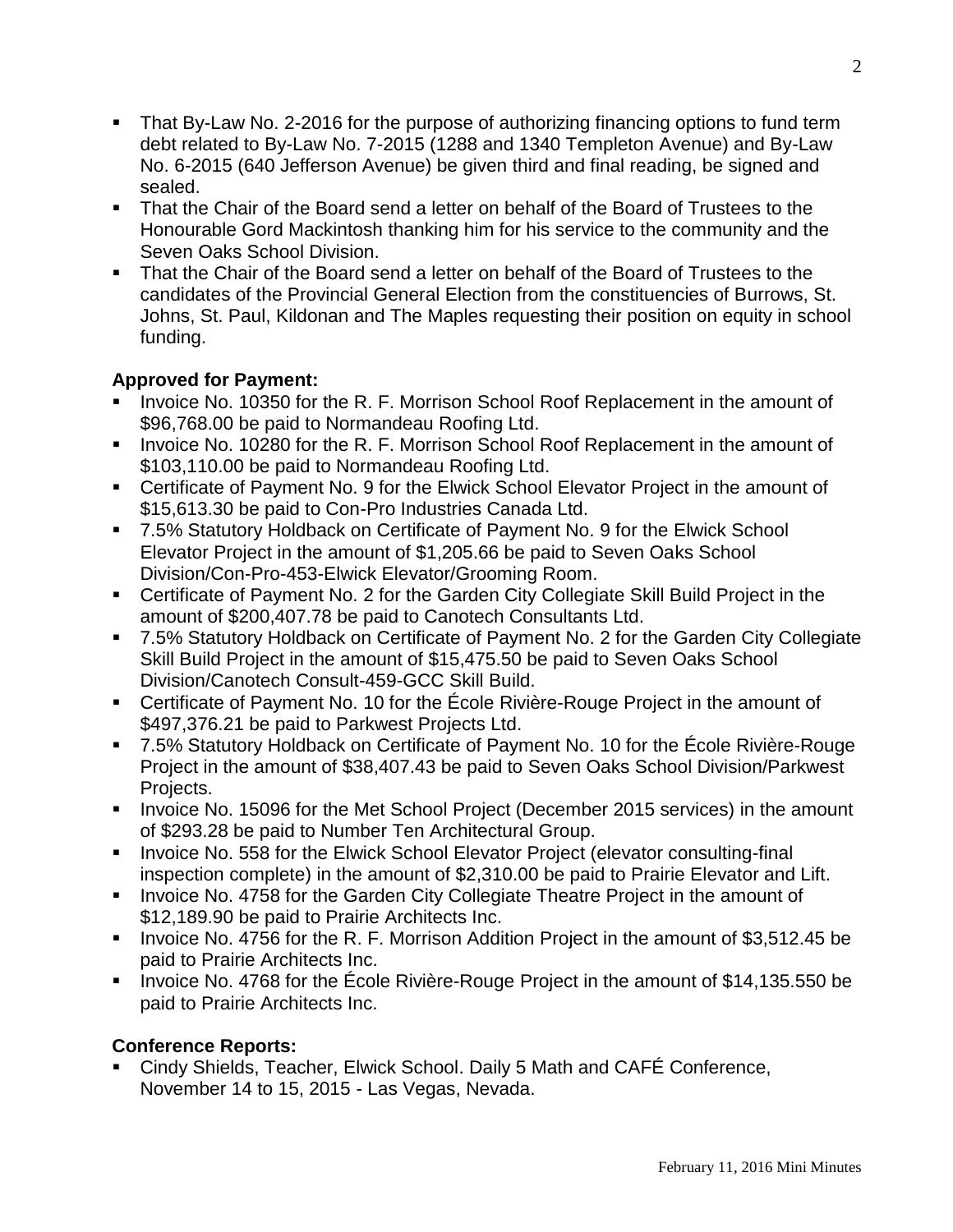- Lindsay Brown, Teacher, Maples Collegiate. NCTE National Conference 2015, November 19 to 22, 2015 - Minneapolis, Minnesota.
- Lisa Rumak, Teacher, Victory School. 2015 AOSA Professional Development Conference, November 11 to 14, 2015 - San Diego, California.
- Raj Brar, Teacher, Elwick School. Daily 5 Math and CAFÉ Conference, November 14 to 15, 2015 - Las Vegas, Nevada.
- Robin Dow, Teacher, Elwick School. Broadway Dance Centre, July 20 to 23, 2015 -New York, New York.
- Valerie Williamson, Teacher, Maples Collegiate. National Youth-at-Risk Conference, November 5 to 9, 2015 - Las Vegas, Nevada.

## **Correspondence:**

- Andrea Lawson, Project Leader, Public Schools Finance Board. Andrew's Early Learning Centre (Victory Site Daycare) Additional Project Support. This letter supersedes letter dated September 30, 2015.
- Manitoba School Boards Association Winter 2016 Regional Meetings. President's Report.
- **Fin Flon School Division. Superintendent Bulletin.**
- St. James-Assiniboia School Division. Chief Superintendent Bulletin.
- Association of Manitoba Municipalities. Fuel and Lubricant Program.
- Stan Dueck, Manager, Development and Inspections, City of Winnipeg. Permits for New and Relocated Portable Classrooms.
- Manitoba Teachers' Society. Approved Long Term Disability Plan premium for plan members effective March 1, 2016 until March 1, 2017.
- Craig Bachynski, Number Ten Architectural Group. Elwick School elevator and renovation Change Order No. 34.
- Manitoba School Boards Association. CPI Update December 2015.
- Jamie Kozak, Prairie Architects Inc. R. F. Morrison School addition Change Order No. 7.
- 2016 School Bus Order Information.
- Manitoba Education and Advanced Learning. Syrian Refugee Education Response Funding Information for School Divisions.
- Jamie Kozak, Prairie Architects Inc. R. F. Morrison School addition Change Order No. 16.
- Trent Piazzoni, Number Ten Architectural Group. Garden City Collegiate TAA project Change Order No. 8.
- Sheila Hutton, HUB International STRATA Benefits Consulting. Educational Assistants' Short Term and Long Term Disability Renewal 2016.
- Manitoba School Boards Association ebulletin February 3, 2016.
- **The Manitoba Teacher Volume 94, Number 4.**

## **Personnel Report:**

- Jenny Bilodeau was appointed to the position of acting Vice-Principal, Edmund Partridge Community School, effective January 18, 2016 to March 24, 2016.
- Claude Remillard was appointed to the position of Building Manager, Maples Complex, effective February 16, 2016.
- The following were appointed to Teacher General (Permanent) teaching contracts effective September 6, 2016: Naomi Garrett (1.00), Kathleen Kelly (1.00).